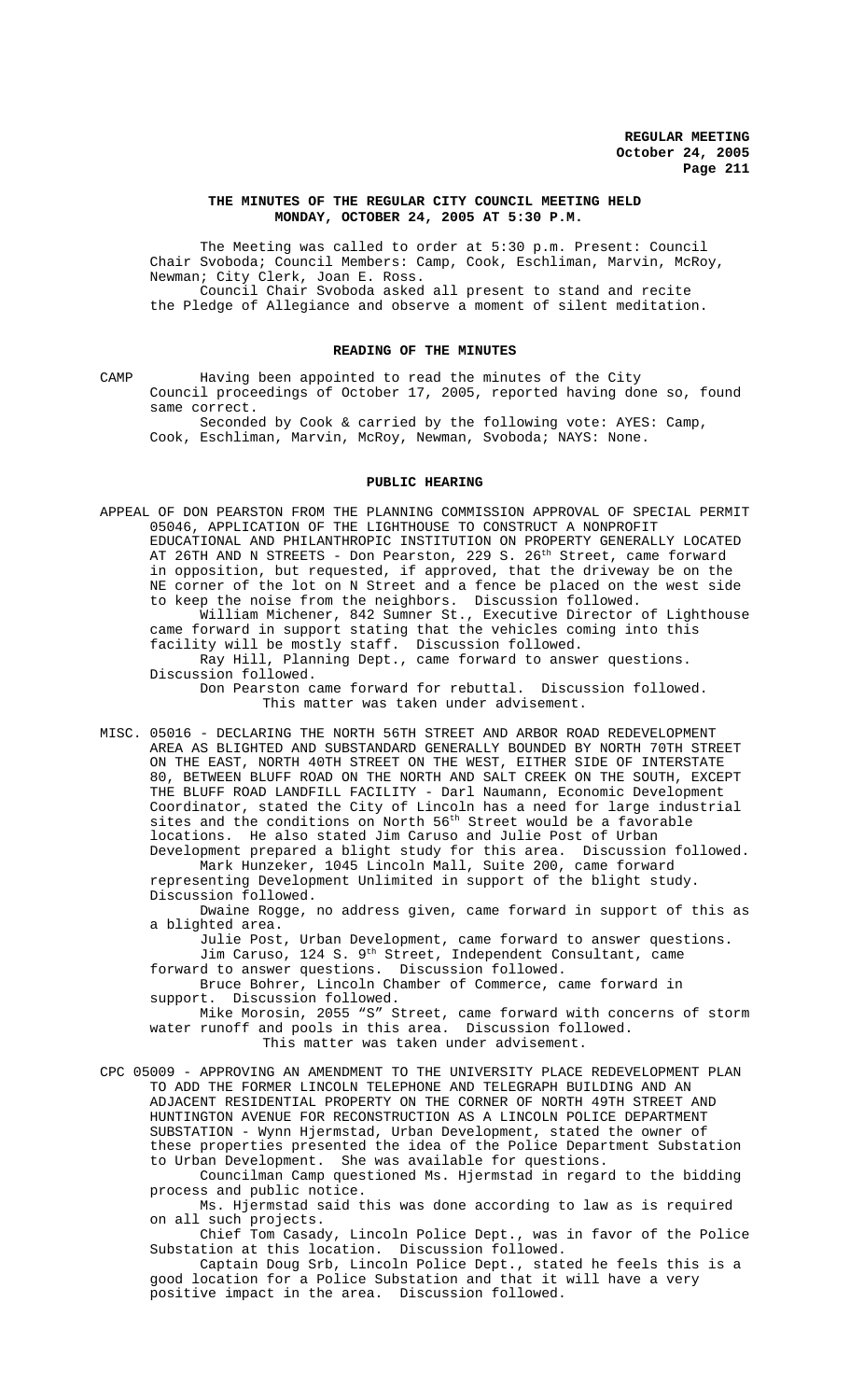> Janelle Schmale, 4930 Cleveland, Apt. #1, President of University Place Community Organization came forward in support. Pam Sedlacek, 2900 N. 46<sup>th</sup> St., Principal of Huntington Elementary, came forward in support. Matt Kadavy, Nebraska Wesleyan University, came forward in support and presented a letter from Nebraska Wesleyan Vice President, Clark Chandler, in support. Rev. Ed Bonneau, 2723 N. 50<sup>th</sup> St., Pastor of First United Methodist Church at  $50^{\text{th}}$  and St. Paul came forward in support. Brian Watkins, President University Place Business Assn., came forward in support. He presented a letter in support. Larry Zink, 4926 Leighton Ave., member of the University Place Board, came forward in support. Glen Cekal, 1420 "C" Street, came forward in support. This matter was taken under advisement.

**TOOK BREAK 7:46 P.M. RECONVENED 8:01 P.M.**

## **\*\* END OF PUBLIC HEARING \*\***

#### **MISCELLANEOUS BUSINESS**

Glen Cekal, 1420 C Street, came forward to request the City be more aggressive in seeing that properties between  $A \& H$  Street and 9<sup>th</sup> & 17<sup>th</sup> Street are better maintained.

Dan Marvin, Council Member, suggested he contact the Free to Grow program.

This matter was taken under advisement.

Becky Vandenberg, 8301 W. O St., Emerald, Nebraska, came forward to request that Emerald be allowed to tap into the City of Lincoln's water main since they are under an administrative order from the State of Nebraska to do something about the high nitrate level in their water. Discussion followed.

This matter was taken under advisement.

Jan Karst, 1403 E Street, came forward to request Smoking Ordinance #18396 be amended.

This matter was taken under advisement.

Linda Anderson, Co-owner of Roadhouse Bar & Grill, came forward to request the Smoking Ordinance #18396 be amended. 20% of their business is food.

This matter was taken under advisement.

Kelly Anderson, Co-owner of Roadhouse Bar & Grill, stated they are in favor of the 40/60 Smoking Ban. He stated they are losing 25% to 35% of their business and asked that Council amend the ordinance. This matter was taken under advisement.

John McManus, Owner of Heidelberg, came forward to request the Council amend the Smoking Ordinance as his business is losing money. He stated pool leagues are down 70%.

This matter was taken under advisement.

Earl Allen, owner of Earl's Tavern, stated this is the first time his business has not made money and he feels it is due to the smoking ban.

This matter was taken under advisement.

# **COUNCIL ACTION**

**LIQUOR RESOLUTIONS - NONE**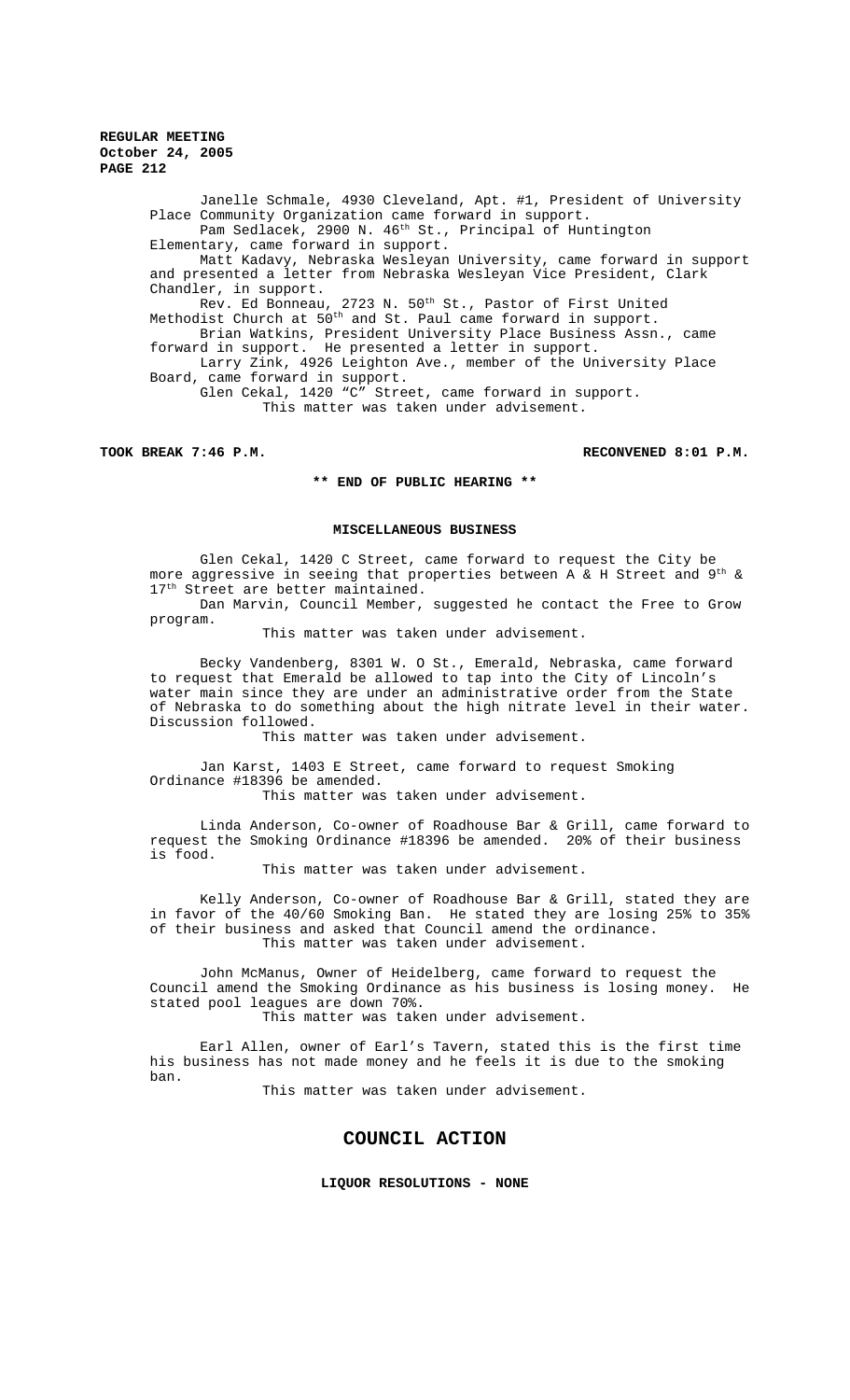### **ORDINANCES - 2ND READING & RESOLUTIONS**

- APPROVING AN AGREEMENT BETWEEN THE CITY AND THE CLYDE MALONE COMMUNITY CENTER FOR THE LEASE OF SPACE BY THE LINCOLN AREA AGENCY ON AGING'S ACTIVAGE CENTER PROGRAM AT 2032 U STREET - CLERK read an ordinance, introduced by Jon Camp, accepting and approving a Lease Agreement between the City of Lincoln and Clyde Malone Community Center for the lease of office space by the Lincoln Area Agency on Aging for its ActivAge Center program at 2032 U Street for a one-year term beginning September 1, 2005, the second time.
- APPROVING TWO THREE-YEAR/4,000 HOUR LEASE AGREEMENTS WITH A BUYOUT OPTION BETWEEN THE CITY AND KANSAS STATE BANK OF MANHATTAN TO PROVIDE TWO ELGIN FOUR-WHEELED STREET SWEEPERS FOR SWEEPING OF RESIDENTIAL AND ARTERIAL STREETS - CLERK read an ordinance, introduced by Jon Camp, accepting and approving two three-year lease agreements with option to purchase between the City of Lincoln, Nebraska and Kansas State Bank of Manhattan for two 2005 Elgin Eagle "F" Dual Sweepers per Specification #05-095 for use by the Department of Public Works & Utilities, the second time.

### **RESOLUTIONS**

APPROVING A CONTRACT BETWEEN THE CITY AND MSI SYSTEMS INTEGRATORS INVOLVING THE EXPENDITURE OF MONEY FROM APPROPRIATIONS OF MORE THAN ONE YEAR FOR THE PURCHASE AND MAINTENANCE OF AN IBM Z/890 ENTERPRISE SERVER AND IBM ENTERPRISE STORAGE SERVER UNIT FOR USE BY THE INFORMATION SERVICES DIVISION - CLERK read the following resolution, introduced by Jon Camp,

who moved its adoption:<br>A-83601 WHEREAS, the City WHEREAS, the City of Lincoln desires to enter into a 36-month contract with MSI Systems Integrators for the purchase and maintenance of an IBM z/890 Enterprise Server and IBM Enterprise Storage Server Unit for use by the Information Services Division of the City of Lincoln; and WHEREAS, said contract will involve the expenditure of money from appropriations of more than one year, and Article VII, Section 3 of the Charter of the City of Lincoln provides that no such expenditure of money from appropriations of more than one year shall be valid unless approved by resolution of the Council.

NOW, THEREFORE, BE IT RESOLVED by the City Council of the City of Lincoln, Nebraska:

That the contract in connection with Bid Spec. #05-079 between the City and MSI Systems Integrators, 14301 First National Parkway, Suite 4, Omaha, NE 68154 (402-965-2300) for the purchase and maintenance of an IBM z/890 Enterprise Server and IBM Enterprise Storage Server Unit for use by the Information Services Division is hereby approved and the Mayor is authorized to execute the same on behalf of the City.

The City Clerk is directed to return two fully executed copies of this Resolution and the contract to Information Services, one for its records and one for transmittal to the contractor.

Introduced by Jon Camp Seconded by Newman & carried by the following vote: AYES: Camp, Cook, Eschliman, Marvin, McRoy, Newman, Svoboda; NAYS: None.

REAPPOINTING JILL FLAGEL AND SUSAN EPPS TO THE STARTRAN ADVISORY BOARD FOR THREE-YEAR TERMS EXPIRING OCTOBER 20, 2008 - CLERK read the following resolution, introduced by Jon Camp, who moved its adoption:

A-83602 BE IT RESOLVED by the City Council of the City of Lincoln, Nebraska:

That the appointment of Jill Flagel and Susan Epps to the StarTran Advisory Board for three-year terms expiring October 20, 2008 is hereby approved.

Introduced by Jon Camp Seconded by Newman & carried by the following vote: AYES: Camp, Cook, Eschliman, Marvin, McRoy, Newman, Svoboda; NAYS: None.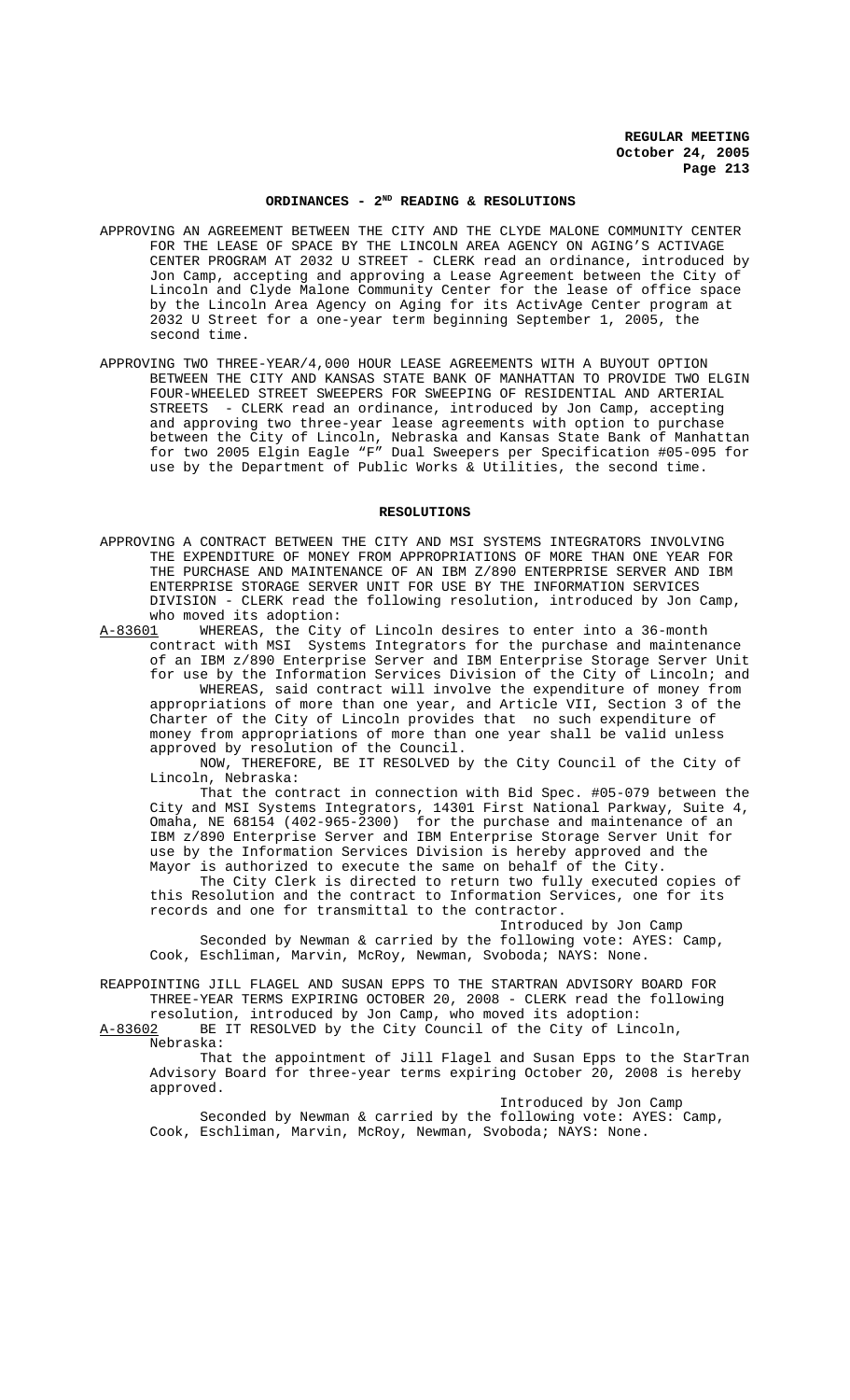REAPPOINTING AMIR AZIMI, THOMAS CHRISTIE, CHARLES GREENE, AMRITA MAHAPATRA, ANNETTE MCROY, AND RIEK PUOK RIEK TO THE MULTICULTURAL ADVISORY COMMITTEE FOR THREE-YEAR TERMS EXPIRING SEPTEMBER 18, 2008 - CLERK read the following resolution, introduced by Jon Camp, who moved its adoption:<br>A-83603 BE BE IT RESOLVED by the City Council of the City of Lincoln, Nebraska: That the re-appointment of the following persons to the Multicultural Advisory Committee for three-year terms expiring September 18, 2008, is hereby approved. Amir Azimi Thomas Christie Charles Greene Amrita Mahapatra Annette McRoy Riek Puok Riek Introduced by Jon Camp Seconded by Newman & carried by the following vote: AYES: Camp, Cook, Eschliman, Marvin, McRoy, Newman, Svoboda; NAYS: None. APPEAL OF DON PEARSTON FROM THE PLANNING COMMISSION APPROVAL OF SPECIAL PERMIT 05046, APPLICATION OF THE LIGHTHOUSE TO CONSTRUCT A NONPROFIT EDUCATIONAL AND PHILANTHROPIC INSTITUTION ON PROPERTY GENERALLY LOCATED AT 26TH AND N STREETS - CLERK read the following resolution, introduced by Patte Newman, who moved its adoption:<br>A-83604 WHEREAS, Lighthouse has submitted. A-83604 WHEREAS, Lighthouse has submitted an application designated as Special Permit No. 05046 for authority to construct a nonprofit educational and philanthropic institution on property generally located at 26th and N Streets and legally described as: Lots 104, 105, 106, and 107 I.T., located in the Northeast Quarter of Section 25, Township 10 North, Range 6 East of the 6th P.M., Lancaster County, Nebraska; WHEREAS, the Lincoln City-Lancaster County Planning Commission has held a public hearing on September 28, 2005 and approved Special Permit No. 05046 upon condition that construction of said educational and philanthropic institution be in strict compliance with said application, the site plan, and the following additional express terms, conditions, and requirements: 1. This approval permits a non-profit educational and philanthropic institution with up to 5 staff to serve approximately 30 program participants.<br>2. Make the Make the following revisions to the site plan: a. Add a note to the site plan showing parking calculations. b. Add a note to the site plan stating all signage shall conform to the district regulations set forth in LMC Chapter 27.69. c. Revise the plans to show all existing street trees and add a note stating all existing street trees will remain. d. Add a note to the site plan stating the building appearance shall substantially comply with the approved elevations. Minor changes may be allowed following a review by the Planning Director. e. Revise the parking lot screening to comply with design standards, or add a note stating parking lot screening and landscaping will be shown at the time of building permits. 3. Before receiving building permits: a. The Permittee shall have submitted a revised final plan including 5 copies and the plans are acceptable. b. The construction plans shall comply with the approved plans. c. The operation and the premises are to meet appropriate local and state licensing requirements, including compliance with health codes. 4. Before occupying the facility all development and construction shall have been completed in compliance with the approved plans.<br>5. All privately-owned improvements shall be permanently maintained by the Permittee.

6. The site plan approved by this permit shall be the basis for all interpretations of setbacks, yards, locations of buildings, location of parking and circulation elements, and similar matters.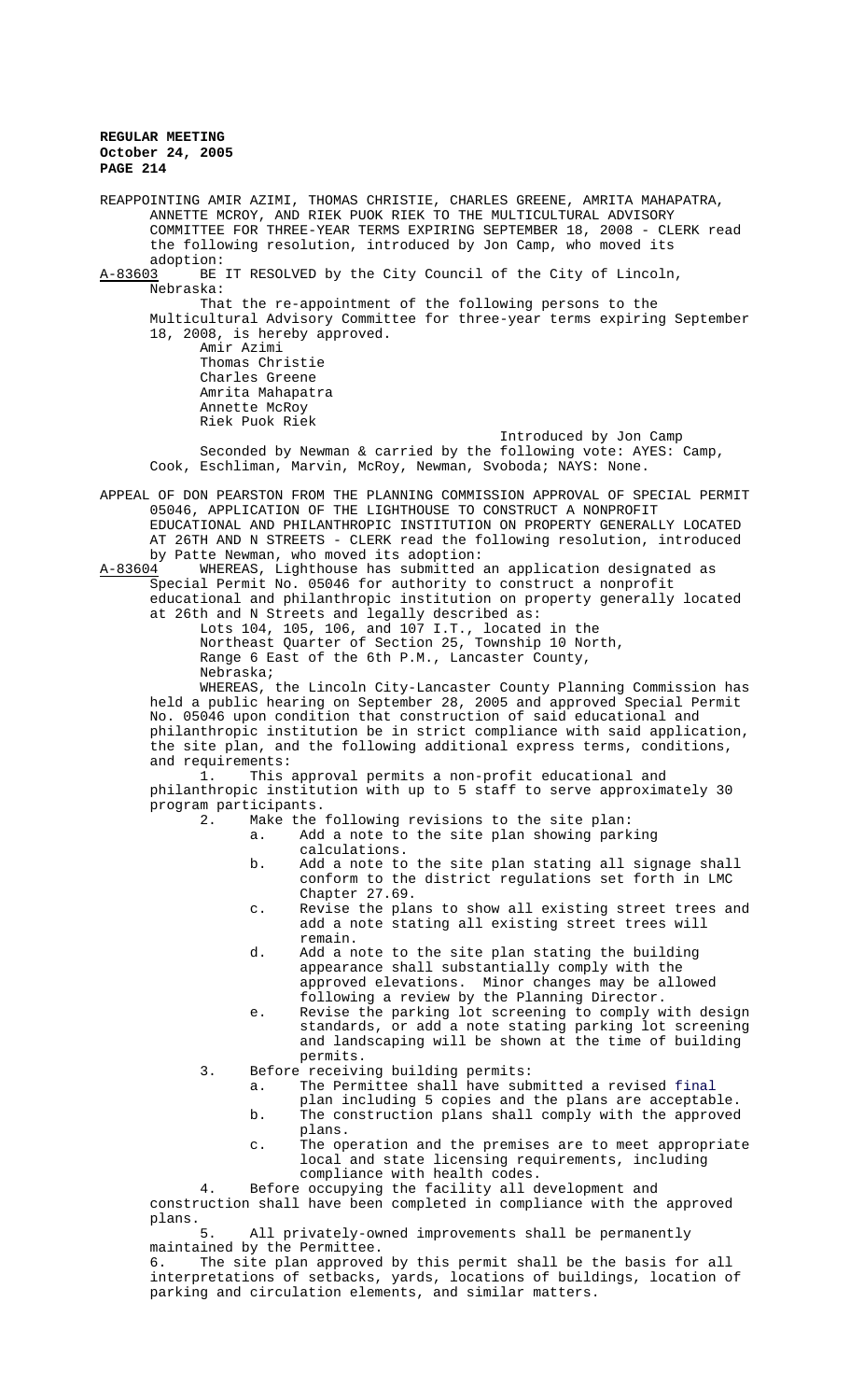This resolution's terms, conditions, and requirements bind and obligate the Permittee, its successors and assigns.

8. The applicant shall sign and return the letter of acceptance to the City Clerk within 30 days following the approval of the special permit, provided, however, said 30-day period may be extended up to six months by administrative amendment. The clerk shall file a copy of the resolution approving the special permit and the letter of acceptance with the Register of Deeds, filling fees therefor to be paid in advance by the applicant.

WHEREAS, Don Pearston has appealed from the Lincoln City-Lancaster County Planning Commission's approval of Special Permit No. 05046;

WHEREAS, the community as a whole, the surrounding neighborhood, and the real property adjacent to the area included within the site plan for this nonprofit educational and philanthropic institution will not be adversely affected by granting such a permit; and

WHEREAS, said site plan together with the terms and conditions set forth above are consistent with the comprehensive plan of the City of Lincoln and with the intent and purpose of Title 27 of the Lincoln Municipal Code to promote the public health, safety, and general welfare.

NOW, THEREFORE, BE IT RESOLVED by the City Council of the City of Lincoln, Nebraska:

That the final action of the Lincoln City-Lancaster County Planning Commission approving Special Permit No. 05046 be and the same is hereby affirmed.

Introduced by Patte Newman Seconded by Marvin & carried by the following vote: AYES: Camp, Cook, Eschliman, Marvin, McRoy, Newman, Svoboda; NAYS: None.

MISC. 05016 - DECLARING THE NORTH 56TH STREET AND ARBOR ROAD REDEVELOPMENT AREA AS BLIGHTED AND SUBSTANDARD GENERALLY BOUNDED BY NORTH 70TH STREET ON THE EAST, NORTH 40TH STREET ON THE WEST, EITHER SIDE OF INTERSTATE 80, BETWEEN BLUFF ROAD ON THE NORTH AND SALT CREEK ON THE SOUTH, EXCEPT THE BLUFF ROAD LANDFILL FACILITY - CLERK read the following resolution, introduced by Jon Camp, who moved its adoption:

A-83605 WHEREAS, it is desirable and in the public interest that the City of Lincoln, Nebraska, a municipal corporation and a city of the primary class, undertake and carry out urban redevelopment projects in areas of the City which are determined to be substandard and blighted and in need of redevelopment; and

WHEREAS, Chapter 18, Article 21, Nebraska Reissue Revised Statutes of 1943, as amended, known as the Community Development Law, is the urban renewal and redevelopment law for the State of Nebraska and prescribes the requirements and procedures for the planning and implementation of urban redevelopment projects; and

WHEREAS, the City in accordance with its Home Rule Charter and the laws of the State of Nebraska applicable to cities of the primary class has duly prepared and approved a general plan for the development of the City known as its Comprehensive Plan, all as required by Section 18- 2110, R.R.S. 1943; and

WHEREAS, this Council has received and duly considered evidence relating to the present condition of the North 56th Street and Arbor Road Redevelopment Area, as shown and described on Attachment "A"; and

WHEREAS, this Council has received and duly considered other evidence, including evidence relating to the scope and limitations of the nearby redevelopment plans in the area, and the inability of the other plans to effectively remedy the substandard and blighted conditions;

WHEREAS, Article 8, Section 12 of the Constitution of the State of Nebraska requires that said area must be found to be both substandard and blighted in order for tax increment financing to be used in said area; and

WHEREAS, Section 18-2109, R.R.S. 1943, as amended, requires that prior to the preparation by the City of an urban redevelopment plan for a redevelopment project for the North 56th Street and Arbor Road Redevelopment Area, this Council as governing body of the City, by resolution, after review and recommendation from the Lincoln City Lancaster County Planning Commission, find and determine that said area is both a substandard and blighted area as defined in said Community Development Law, and in need of redevelopment; and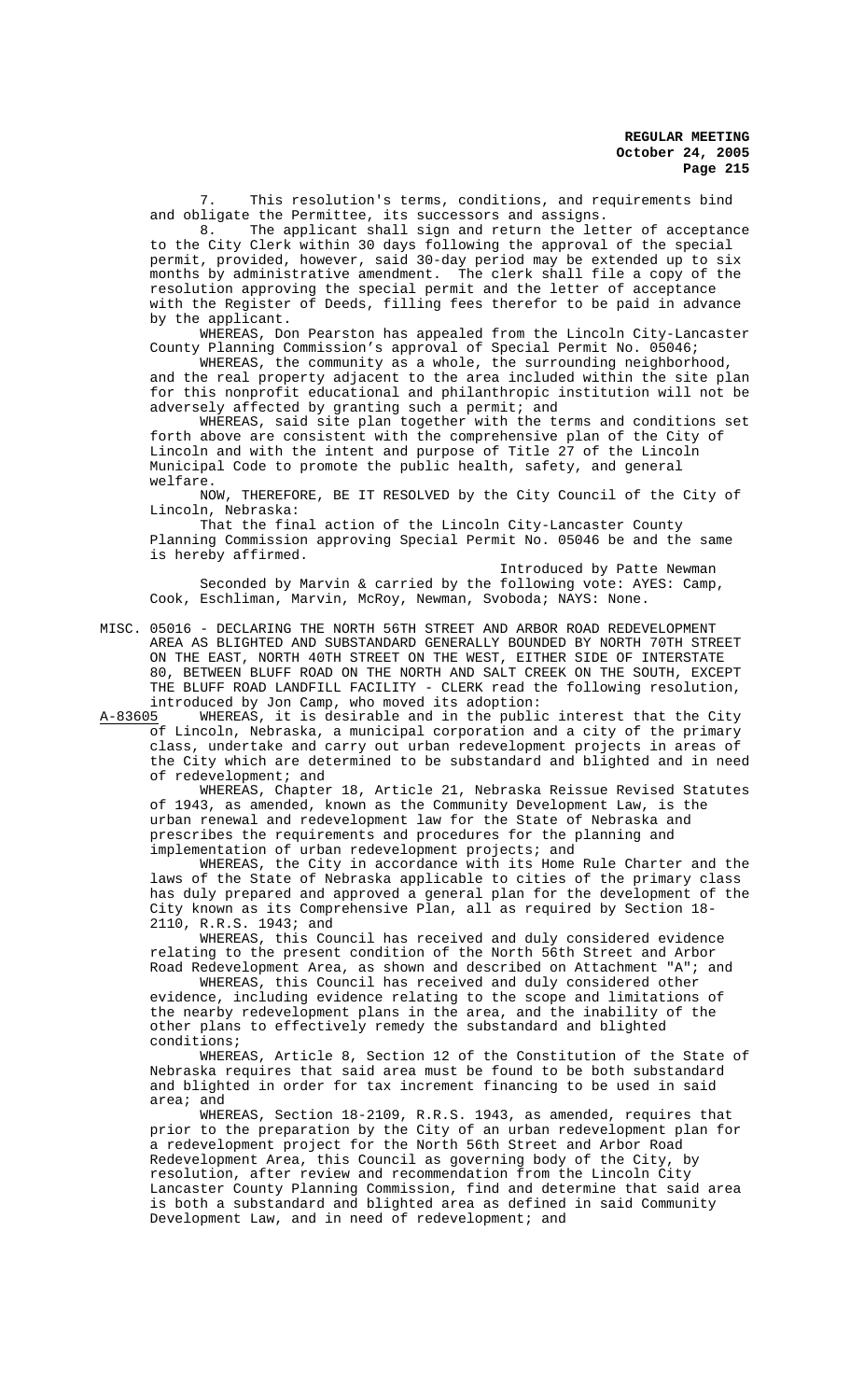> WHEREAS, on September 16, 2005 notice of public hearing was mailed, postage prepaid, to the president or chairperson of the governing body of each county, school district, community college, educational service unit, and natural resource district in which the real property subject to such plan is located and whose property tax receipts would be directly affected and to all registered neighborhood associations located in whole or in part within one mile radius of the area to be redeveloped setting forth the time, date, place, and purpose, of the public hearing to be held on September 28, 2005 before the Lincoln City - Lancaster County Planning Commission regarding the proposed determination that the North 56th Street and Arbor Road Redevelopment Area be declared a blighted and substandard area as defined in the Nebraska Community Development Law, a copy of said notice and list of said registered neighborhood associations having been attached hereto as Attachment "B" and "C" respectively; and

> WHEREAS, the Lincoln City-Lancaster County Planning Commission on September 28, 2005 recommended that the North 56th Street and Arbor Road Redevelopment Area be found to be both a substandard and blighted area as defined in said Community Development Law and the evidence demonstrates that said North 56th Street and Arbor Road Redevelopment Area as shown and described on Attachment "A" constitutes both a substandard and blighted area as defined in said Community Development Law, which area is in need of redevelopment.

WHEREAS, on October 10, 2005 a notice of public hearing was mailed, postage prepaid, to the foregoing governing bodies and registered neighborhood associations setting forth the time, date, place, and purpose of the public hearing before the City Council to be held on October 24, 2005 regarding the proposed determination that the North 56th Street and Arbor Road Redevelopment Area be declared a blighted and substandard area as defined in the Nebraska Community Development Law, a copy of said notice having been attached hereto as Attachment "D"; and

WHEREAS, on October 7, 2005 and October 14, 2005 a notice of public hearing was published in the Lincoln Journal Star newspaper, setting forth the time, date, place, and purpose of the public hearing to be held on October 24, 2005 regarding the proposed determination that the North 56th Street and Arbor Road Redevelopment Area be declared a blighted and substandard area as defined in the Nebraska Community Development Law, a copy of such notice having been attached hereto and marked as Attachment "E"; and

WHEREAS, on October 24, 2005 in the City Council Chambers of the County City Building, 555 South 10th Street, Lincoln, Nebraska, the City Council held a public hearing relating to the proposed that the North 56th Street and Arbor Road Redevelopment Area be declared a blighted and substandard area as defined in the Nebraska Community Development Law and all interested parties were afforded at such public hearing a reasonable opportunity to express their views respecting said proposed plan; and

WHEREAS, the City Council has duly considered all statements made and materials submitted relating to said proposed determination. NOW, THEREFORE, BE IT RESOLVED by the City Council of the City of Lincoln, Nebraska:

1. That it is hereby found and determined that the North 56th Street and Arbor Road Redevelopment Area as shown and described on Attachment "A", constitutes both a substandard and blighted area as defined by subsections (10) and (11), respectively, of Section 18-2103, R.R.S. 1943, as amended, and that said area is in need of redevelopment.

2. That it is hereby found and determined that substandard and blighted conditions exist as set forth and discussed in Attachment "F" (entitled Blight and Substandard Determination Study) attached hereto

and incorporated herein as though fully set forth verbatim.<br>3. That such substandard and blighted conditions a That such substandard and blighted conditions are beyond remedy and control solely by regulatory process and the exercise of police power and cannot be dealt with effectively by the ordinary operations or private enterprise without the aids provided by the Community Development law, specifically including Tax Increment Financing. The elimination of said substandard and blighted conditions under the authority of the Community Development Law is found to be a public purpose and in the public interest.<br>4. That it is hereby found and de

That it is hereby found and determined that said area is an eligible site for urban redevelopment projects under the provision of Chapter 18, Article 21, Nebraska Revised Statutes of 1943, as amended.

BE IT FURTHER RESOLVED that the Department of Urban Development as the duly designated community development agency for the City of Lincoln is hereby authorized and directed to immediately proceed with the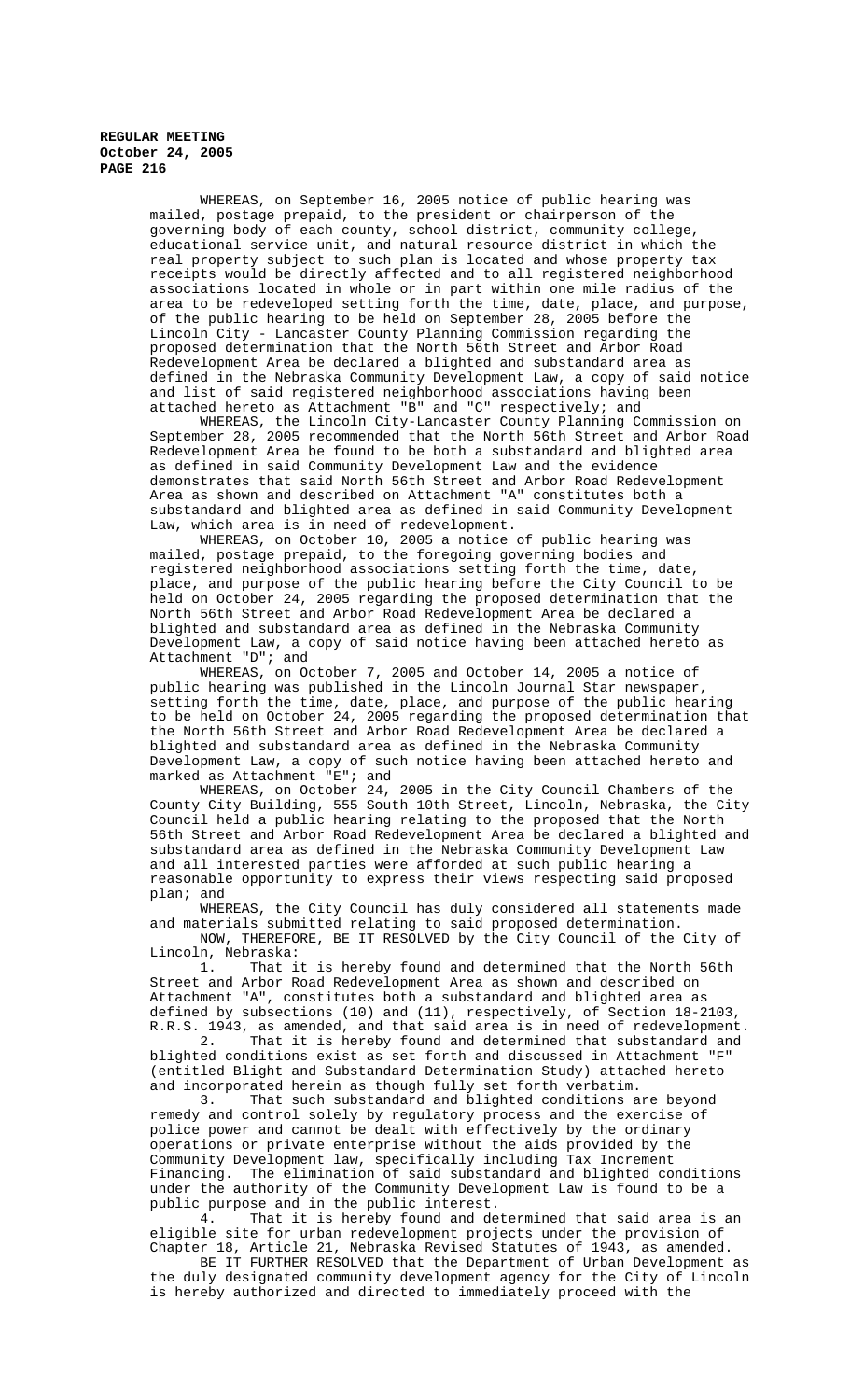preparation of a new redevelopment plan and associated projects for the North 56th Street and Arbor Road Redevelopment Area, which plan shall be prepared in accordance with the requirements and procedures of said Chapter 18, Article 21, for ultimate review and consideration by this Council.

Introduced by Jon Camp Seconded by Marvin & carried by the following vote: AYES: Camp, Cook, Eschliman, Marvin, McRoy, Newman, Svoboda; NAYS: None.

CPC 05009 - APPROVING AN AMENDMENT TO THE UNIVERSITY PLACE REDEVELOPMENT PLAN TO ADD THE FORMER LINCOLN TELEPHONE AND TELEGRAPH BUILDING AND AN ADJACENT RESIDENTIAL PROPERTY ON THE CORNER OF NORTH 49TH STREET AND HUNTINGTON AVENUE FOR RECONSTRUCTION AS A LINCOLN POLICE DEPARTMENT SUBSTATION - PRIOR to reading:<br>ESCHLIMAN Moved to delay action on

Moved to delay action on Bill No. 05R-254 for one week to 10/31/05.

Seconded by Camp & **LOST** by the following vote: AYES: Camp, Eschliman, McRoy; NAYS: Cook, Marvin, Newman, Svoboda.

CLERK Read the following resolution, introduced by Jon Camp, who moved

its adoption: WHEREAS, the City Council on December 7, 1998 adopted Resolution No. A-79200, adopting the University Place Redevelopment Plan, and said plan was amended by Resolution No. A-81098 adopted on September 17, 2001, Resolution No. A-82040 adopted on April 14, 2003, and Resolution No. A-82825 adopted on June 21, 2004; and

WHEREAS, the Director of Urban Development has filed with the City Clerk an amendment to the University Place Redevelopment Plan to provide for the acquisition, site preparation, and reconstruction of the former Lincoln Telephone and Telegraph building and an adjacent residential property at 4825 and 4843 Huntington Avenue; said plan amendments are attached hereto, marked as Attachment "A", and made a part hereof by reference. The Director of Urban Development has reviewed said plan amendments and has found that they meet the conditions set forth in Neb. Rev. Stat. § 18-2113 (Reissue 1997); and

WHEREAS, on September 16, 2005 notice of public hearing was mailed, postage prepaid, to the president or chairperson of the governing body of each county, school district, community college, educational service unit, and natural resource district in which the real property subject to such plan is located and whose property tax receipts would be directly affected and to all registered neighborhood associations located in whole or in part within one mile radius of the area to be redeveloped setting forth the time, date, place, and purpose, of the public hearing to be held on September 28, 2005 before the Lincoln City - Lancaster County Planning Commission regarding the amendment to the University Place Redevelopment Plan, a copy of said notice and list of said registered neighborhood associations having been attached hereto as Attachment "B" and "C" respectively; and

WHEREAS, said proposed amendment to the University Place Redevelopment Plan have been submitted to the Lincoln-Lancaster County Planning Commission for review and recommendation, and said Planning Commission on September 28, 2005 found said request to be in conformance with the Comprehensive Plan and recommended approval thereof; and

WHEREAS, on October 10, 2005 a notice of public hearing was mailed, postage prepaid, to the foregoing governing bodies and registered neighborhood associations setting forth the time, date, place, and purpose of the public hearing before the City Council to be held on October 24, 2005 regarding the proposed amendment to the University Place Redevelopment Plan, a copy of said notice having been attached hereto as Attachment "D"; and

WHEREAS, on October 7, 2005 and October 14, 2005 a notice of public hearing was published in the Lincoln Journal Star newspaper, setting forth the time, date, place, and purpose of the public hearing to be held on October 24, 2005 regarding the proposed amendments to the University Place Redevelopment Plan, a copy of such notice having been attached hereto and marked as Attachment "E"; and

WHEREAS, on October 24, 2005 in the City Council Chambers of the County City Building, 555 South 10th Street, Lincoln, Nebraska, the City Council held a public hearing relating to the proposed amendment to the University Place Redevelopment Plan and all interested parties were afforded at such public hearing a reasonable opportunity to express their views respecting said proposed plan; and

WHEREAS, the City Council has duly considered all statements made and materials submitted relating to said proposed amendment.

NOW, THEREFORE, IT IS FOUND AND DETERMINED by the City Council of the City of Lincoln, Nebraska as follows: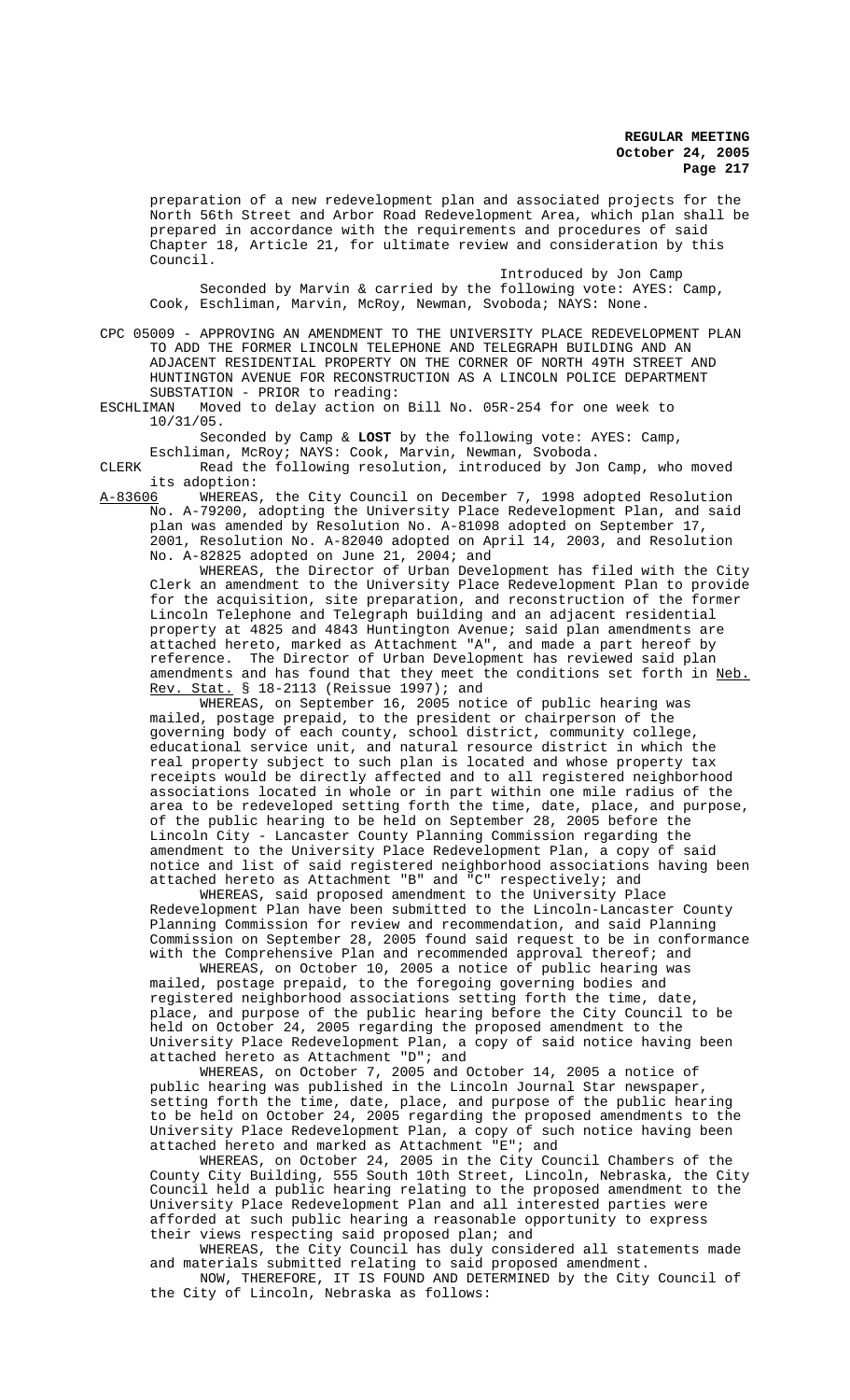> 1. That the University Place Redevelopment Plan as modified by the proposed amendment is described in sufficient detail and is designed with the general purpose of accomplishing a coordinated, adjusted, and harmonious development of the City which will promote general health, safety, and welfare, sound design and arrangement, the wise and efficient expenditure of public funds, and the prevention of the reoccurrence of unsanitary or unsafe dwelling accommodations or conditions of blight.

2. That the University Place Redevelopment Plan as modified by the proposed amendment is feasible and in conformity with the general plan for the development of the City of Lincoln as a whole and said plan as modified by the proposed amendment is in conformity with the legislative declarations, and the determinations set forth in the Community Development Law.

BE IT RESOLVED by the City Council of the City of Lincoln, Nebraska:

That pursuant to the provisions of the Nebraska Community Development Law and in light of the foregoing findings and determinations, the amendment to the University Place Redevelopment Plan attached hereto as Attachment "A" is hereby accepted and approved by the City Council as the governing body for the City of Lincoln.

BE IT FURTHER RESOLVED that the Urban Development Director or his authorized representative is hereby authorized and directed to take all steps necessary to implement the provisions of said amendment to the University Place Redevelopment Plan.

BE IT STILL FURTHER RESOLVED that it is intended that this resolution and the modifications adopted herein are supplemental hereto to the findings, approvals, and authorizations set forth in Resolutions No. A-79200, A-81098, A-82040, and A-82825.

Introduced by Jon Camp Seconded by McRoy & carried by the following vote: AYES: Camp, Cook, Eschliman, Marvin, McRoy, Newman, Svoboda; NAYS: None.

#### **PETITIONS & COMMUNICATIONS**

- INFORMAL PETITION FROM JACK G. WOLFE FOR GLYNDON KNUTSON FOR THE CREATION OF A SEWER ASSESSMENT DISTRICT AT THE NORTHEAST CORNER OF 84TH AND OLD CHENEY ROAD - CLERK presented said petition which was referred to the Public Works Department.
- SETTING THE HEARING DATE OF MONDAY, NOVEMBER 7, 2005 AT 1:30 P.M. FOR AN APPLICATION OF FROM NEBRASKA, INC. DBA FROM NEBRASKA GIFT SHOP FOR AN OUTSIDE ADDITION TO THE LICENSED PREMISE AT 803 Q STREET - CLERK read the following resolution, introduced by Jonathan Cook, who moved its

adoption:<br>A-83607 BE BE IT RESOLVED by the City Council, of the City of Lincoln, that a hearing date is hereby set for Mon., November 7, 2005 at 1:30 p.m. or as soon thereafter as possible in the City Council Chambers, County-City Building, 555 S. 10<sup>th</sup> St., Lincoln, NE, for Application of From Nebraska, Inc. dba From Nebraska Gift Shop for an outside addition to premises at 803 Q Street.

If the Police Dept. is unable to complete the investigation by said time, a new hearing date will be set.

Introduced by Jonathan Cook Seconded by McRoy & carried by the following vote: AYES: Camp, Cook, Eschliman, Marvin, McRoy, Newman, Svoboda; NAYS: None.

### **REPORTS OF CITY OFFICERS**

CLERKS LETTER AND MAYOR'S APPROVAL OF ORDINANCES & RESOLUTIONS PASSED BY COUNCIL ON OCTOBER 10, 2005 - CLERK presented said report which was placed on file in the Office of the City Clerk.

SETTING THE HEARING DATE OF MONDAY, NOVEMBER 14, 2005 AT 10:00 A.M. ON THE PUBLIC WORKS BOARD OF EQUALIZATION SPECIAL ASSESSMENT GROUP III - CLERK requested a motion to set the hearing date of Monday, November 14, 2005 at 10:00 a.m. for the Public Works Board of Equalization Special Assessment Group III.

COOK So moved.

Seconded by McRoy & carried by the following vote: AYES: Camp, Cook, Eschliman, Marvin, McRoy, Newman, Svoboda; NAYS: None.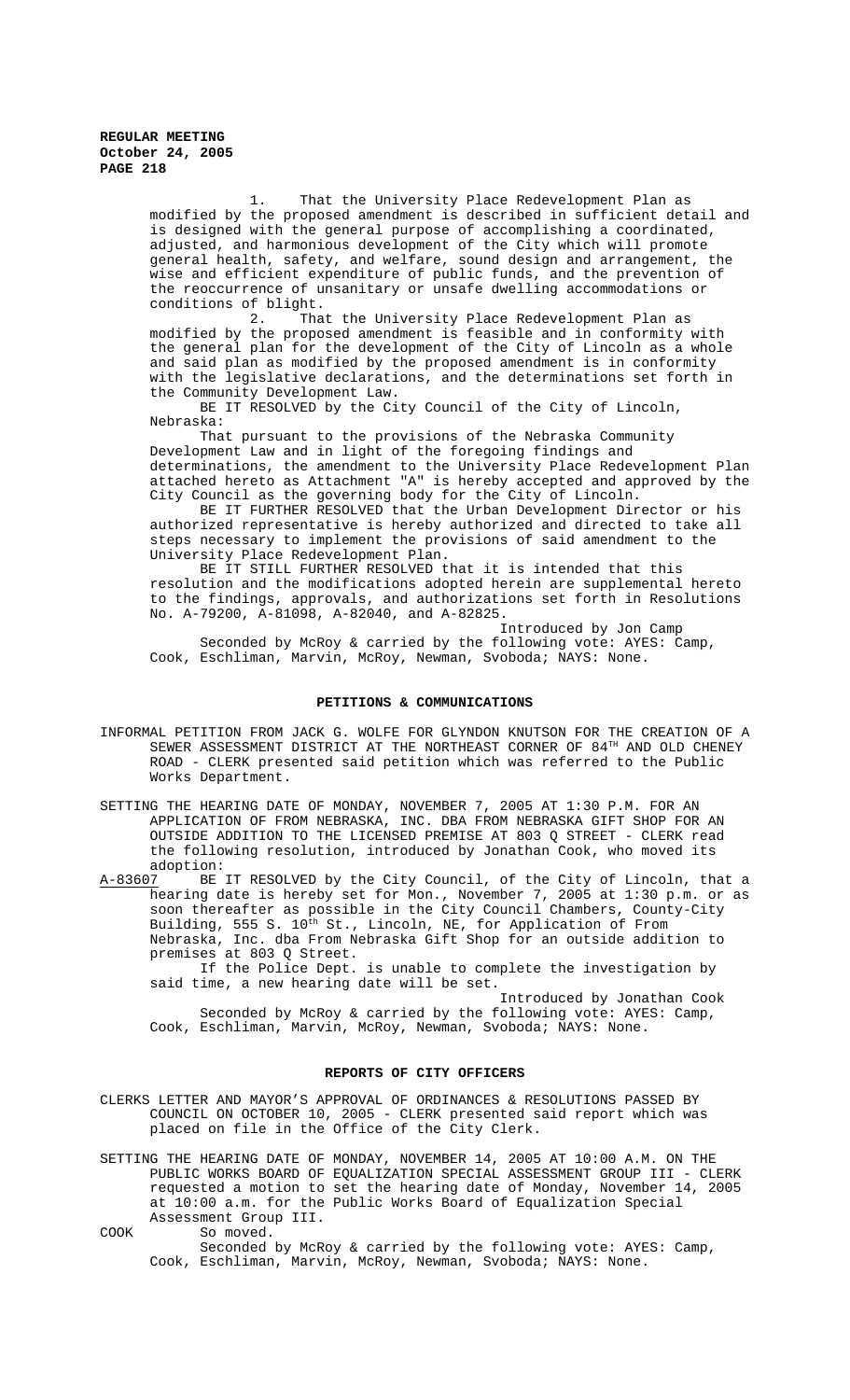AFFIDAVITS OF MAILING FOR BOARD OF EQUALIZATION HEARING FOR DOWNTOWN BUSINESS IMPROVEMENT DISTRICT, CORE BUSINESS IMPROVEMENT DISTRICT OVERLAY & DOWNTOWN MAINTENANCE DISTRICT TO BE HELD ON MONDAY, NOVEMBER 7, 2005, 1:30 P.M. - CLERK requested a motion to set the hearing date of Monday, November 7, 2005 at 1:30 p.m. for Downtown Business Improvement District, Core Business Improvement District Overlay and Downtown Maintenance District. COOK So moved. Seconded by McRoy & carried by the following vote: AYES: Camp, Cook, Eschliman, Marvin, McRoy, Newman, Svoboda; NAYS: None.

### ORDINANCES -  $1^{ST}$  READING & RESOLUTIONS

- APPROVING A ONE-YEAR LEASE AGREEMENT BETWEEN THE CITY AND THE FIRTH COMMUNITY CENTER FOR THE LEASE OF SPACE BY THE LINCOLN AREA AGENCY ON AGING FOR ITS ACTIVAGE CENTER PROGRAM AT 311 NEMAHA STREET, FIRTH, NE. - CLERK read an ordinance, introduced by Jonathan Cook, accepting and approving a Lease Agreement between the City of Lincoln and Firth Community Center for the lease of office space by the Lincoln Area Agency on Aging for its ActivAge Center program at 311 Nemaha Street, Firth, NE for a oneyear term beginning September 1, 2005, the first time.
- CHANGE OF ZONE 04085 APPLICATION OF GEICO DEVELOPMENT FOR A CHANGE OF ZONE FROM R-2 RESIDENTIAL DISTRICT TO R-T RESIDENTIAL TRANSITION DISTRICT ON PROPERTY GENERALLY LOCATED AT S.W. 17TH STREET AND WEST A STREET CLERK read an ordinance, introduced by Jonathan Cook, amending the Lincoln Zoning District Maps attached to and made a part of Title 27 of the Lincoln Municipal Code, as provided by Section 27.05.020 of the Lincoln Municipal Code, by changing the boundaries of the districts established and shown thereon, the first time.

# ORDINANCES - 3<sup>RD</sup> READING & RESOLUTIONS

VACATION 05005 - VACATING MAPLE STREET WEST FROM S.W. 27TH STREET, GENERALLY LOCATED AT S.W. 27TH STREET AND WEST PEACH STREET - CLERK read an ordinance, introduced by Patte Newman, vacating Maple Street west of S.W. 27<sup>th</sup> Street, and retaining title thereto in the City of Lincoln, Lancaster County, Nebraska, the third time.<br>NEWMAN Moved to pass the ordinance as read

Moved to pass the ordinance as read.

Seconded by Marvin & carried by the following vote: AYES: Camp, Cook, Eschliman, Marvin, McRoy, Newman, Svoboda; NAYS: None. The ordinance, being numbered **#18631**, is recorded in Ordinance Book #25, Page

CHANGE OF ZONE 05050 - APPLICATION OF LINCOLN SPORTS FOUNDATION FOR A CHANGE OF ZONE FROM AG AGRICULTURAL TO H-2 HIGHWAY BUSINESS ON PROPERTY GENERALLY LOCATED AT N. 70TH STREET AND ARBOR ROAD - CLERK read an ordinance, introduced by Patte Newman, amending the Lincoln Zoning District Maps attached to and made a part of Title 27 of the Lincoln Municipal Code, as provided by Section 27.05.020 of the Lincoln Municipal Code, by changing the boundaries of the districts established and shown thereon, the third time.

NEWMAN Moved to pass the ordinance as read.

Seconded by Marvin & carried by the following vote: AYES: Camp, Cook, Eschliman, Marvin, McRoy, Newman, Svoboda; NAYS: None. The ordinance, being numbered **#18632**, is recorded in Ordinance Book #25, Page

CHANGE OF ZONE 05065 - AMENDING SECTIONS 27.27.080, 27.28.090, 27.31.100, 27.37.070, 27.51.100, 27.57.180, 27.63.025, AND 27.82.110 OF THE LINCOLN MUNICIPAL CODE TO MODIFY THE CITY COUNCIL'S ACTION ON A MATTER APPEALED FROM THE PLANNING COMMISSION TO THE CITY COUNCIL - CLERK read an ordinance, introduced by Patte Newman, amending Title 27 of the Lincoln Municipal Code relating to the Zoning Code by amending Sections 27.27.080, 27.28.090, 27.31.100, 27.37.070, 27.51.100, 27.57.180, 27.63.025 and 27.82.110 to modify the City Council's action on a matter appealed to the City Council; and repealing Sections 27.27.080, 27.28.090, 27.31.100, 27.37.070, 27.51.100, 27.57.180, 27.63.025, and 27.82.110 of the Lincoln Municipal Code as hitherto existing, the third time.<br>NEWMAN

Moved to pass the ordinance as read.

Seconded by Marvin & carried by the following vote: AYES: Camp, Cook, Eschliman, Marvin, McRoy, Newman, Svoboda; NAYS: None. The ordinance, being numbered **#18633**, is recorded in Ordinance Book #25, Page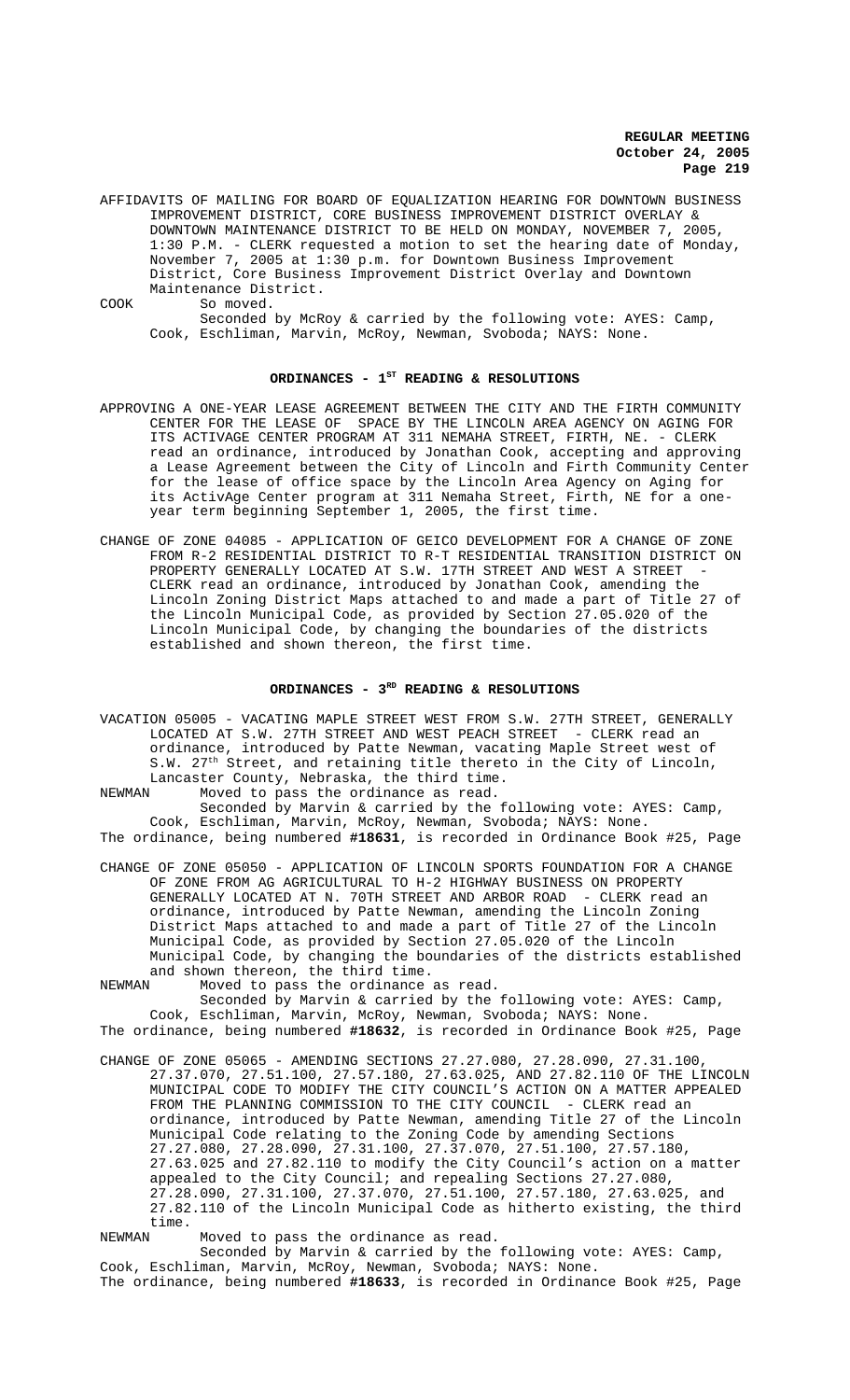MISC. 05021 - AMENDING SECTIONS 26.11.037, 26.11.060, AND 26.31.010 OF THE LINCOLN MUNICIPAL CODE TO MODIFY THE CITY COUNCIL'S ACTION ON A MATTER APPEALED FROM THE PLANNING COMMISSION TO THE CITY COUNCIL - CLERK read an ordinance, introduced by Patte Newman, amending Title 26 of the Lincoln Municipal Code relating to the Land Subdivision Ordinance by amending Sections 26.11.037, 26.11.060 and 26.31.010 to modify the City Council's action on a matter appealed to the City Council; and repealing Sections 26.11.037, 26.11.060, and 26.31.010 of the Lincoln Municipal Code as hitherto existing, the third time.

NEWMAN Moved to pass the ordinance as read.

Seconded by McRoy & carried by the following vote: AYES: Camp, Cook, Eschliman, Marvin, McRoy, Newman, Svoboda; NAYS: None. The ordinance, being numbered **#18634**, is recorded in Ordinance Book #25, Page

AMENDING SECTION 6.04.150 OF THE LINCOLN MUNICIPAL CODE RELATING TO SHELTER FEES TO INCREASE THE FEE FOR RELEASE OF ANY ANIMAL HELD OR IMPOUNDED IN THE ANIMAL SHELTER - CLERK read an ordinance, introduced by Patte Newman, amending Chapter 6.04 of the Lincoln Municipal Code relating to Animal Control Regulations - Generally by amending Section 6.04.150 relating to shelter fees to increase the fee for release of any animal held or impounded in the animal shelter; and repealing Section 6.04.150 of the Lincoln Municipal Code as hitherto existing, the third time. NEWMAN Moved to pass the ordinance as read.

Seconded by Marvin & carried by the following vote: AYES: Camp, Cook, Eschliman, Marvin, McRoy, Newman, Svoboda; NAYS: None. The ordinance, being numbered **#18635**, is recorded in Ordinance Book #25, Page

AMENDING SECTIONS 6.08.130 AND 6.08.260 OF THE LINCOLN MUNICIPAL CODE RELATING TO DOGS TO INCREASE THE FEE FOR THE RELEASE OF A DOG HELD OR IMPOUNDED IN THE ANIMAL SHELTER - CLERK read an ordinance, introduced by Patte Newman, amending Chapter 6.08 of the Lincoln Municipal Code relating to Dogs by amending Sections 6.08.130 and 6.08.260 of the Lincoln Municipal Code to increase the fee for the release of a dog held or impounded in the animal shelter; and repealing Sections 6.08.130 and 6.08.260 of the Lincoln Municipal Code as hitherto existing, the third time.<br>NEWMAN Moved to pass the ordinance as read.

NEWMAN Moved to pass the ordinance as read. Seconded by Marvin & carried by the following vote: AYES: Camp, Cook, Eschliman, Marvin, McRoy, Newman, Svoboda; NAYS: None. The ordinance, being numbered **#18636**, is recorded in Ordinance Book #25, Page

AMENDING SECTION 6.10.050 OF THE LINCOLN MUNICIPAL CODE RELATING TO DANGEROUS AND POTENTIALLY DANGEROUS DOGS TO INCREASE THE REGISTRATION FEE OF POTENTIALLY DANGEROUS DOGS FROM \$5.00 TO \$25.00 - CLERK read an ordinance, introduced by Patte Newman, amending Chapter 6.10 of the Lincoln Municipal Code relating to Dangerous and Potentially Dangerous Dogs by amending Section 6.10.050 to increase the registration fee of potentially dangerous dogs from \$5.00 to \$25.00; and repealing Section 6.10.050 of the Lincoln Municipal Code as hitherto existing, the second time.<br>NEWMAN

Moved to pass the ordinance as read.

Seconded by Marvin & carried by the following vote: AYES: Camp, Cook, Eschliman, Marvin, McRoy, Newman, Svoboda; NAYS: None. The ordinance, being numbered **#18637**, is recorded in Ordinance Book #25, Page

AMENDING SECTIONS 6.12.100 AND 6.12.220 OF THE LINCOLN MUNICIPAL CODE RELATING TO CATS TO INCREASE THE FEE FOR THE RELEASE OF A CAT HELD OR IMPOUNDED IN THE ANIMAL SHELTER - CLERK read an ordinance, introduced by Patte Newman, amending Chapter 6.12 fo the Lincoln Municipal Code relating to Cats by amending Sections 6.12.100 and 6.12.220 of the Lincoln Municipal Code to increase the fee for the release of a cat held or impounded in the animal shelter; and repealing Sections 6.12.100 and 6.12.220 of the Lincoln Municipal Code as hitherto existing, the third time.<br>NEWMAN Moved to pass the ordinance as read. Moved to pass the ordinance as read.

Seconded by Marvin & carried by the following vote: AYES: Camp, Cook, Eschliman, Marvin, McRoy, Newman, Svoboda; NAYS: None. The ordinance, being numbered **#18638**, is recorded in Ordinance Book #25, Page